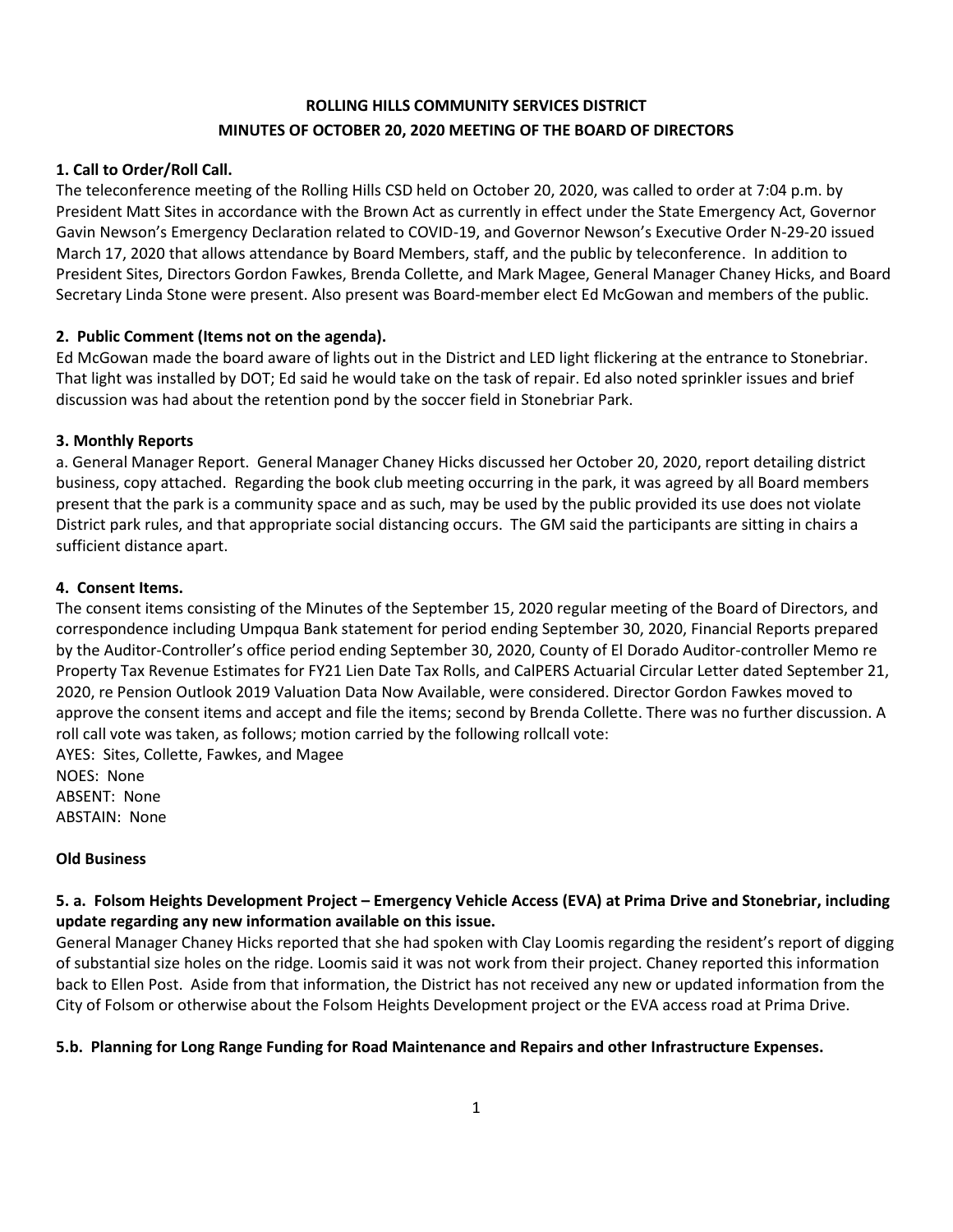The Board considered whether to expend funds to update the Reserve Study dated for the purpose of obtaining current, accurate and realistic numbers for costs of maintenance and possible improvements for the upcoming fiscal year. Discussion was had about the process the Board will be undertake to move forward with information gathering, education of the public, and development of a specific plan proposal to seek an increase in funding for road maintenance and repairs, and other infrastructure needs. It was a unanimous consensus of the Board members present that the Board will first complete its process and plan, and then consider update the Reserve Study cost numbers. It further appeared to the Board that increases to the categories of expense items could be derived by using mathematical calculations for inflation which the District could do with outside assistance. Update of the cost components of the Reserve Study will be addressed once a plan is in place for moving forward to address the shortfall in funds for aging infrastructure, amenities and maintenance costs.

The Board then discussed the requirements for passage of rate increased. In order for a ballot measure to pass which seeks an increase of fees, it must receive favorable 2/3 or more vote of all voters voting on the measure to pass. When a proposed increase was last on the ballot in November 2006, 341 votes were cast with 167 of 48.97% voting Yes and 174 or 51.02% voting No.. The next scheduled election is in 2022.

The Board discussed ideas about exploring allocation of major expenses by zone cost centers. It discussed the spreadsheets prepared by the GM for the neighborhoods of the District which include all maintenance items with a calculated category of the deterioration cost per year. Further analysis of the cost allocation numbers will be undertaken by the Committee. Director Gordon Fawkes thanked Chaney for her work on this and said this is a very interesting body of data. The District will explore what it can and cannot do in regard to cost zones.

## **5.c. El Dorado County Planning Department Variance for Berkshire Park Development Plan**.

As noted at the last meeting, information received from Planning Department that the shed size to be reduced to 10x12 feet or no larger than 120 square feet so that approval of a variance would be much easier to obtain. President Sites is preparing an updated Development Plan for Berkshire Park based on this information which will be brought back to the Board for consideration.

#### **5.d. Summerfield Open Space/Belhaven Property Fire Mitigation Work.**

Chaney discussed the request for consideration of expenditure of not to exceed \$2,850 for work to remove 10 feet of brush from the Summerfield open space Belhaven property area to reduce the risk of fire. Director Brenda Collette said she had not yet checked to see if this may be a volunteer project in which a local Church may wish to participate. The Board agreed it does not want to organize a volunteer project during this time of COVID-19 pandemic. All Board members generally agreed that we are through the worst of the fire danger season and the work can be done early next year after the winter season. Director Gordon Fawkes asked whether the Bailey trees could be mulched and then put at Prima. Chaney said she will discuss that possibility with the tree contractor.

#### **6. New Business**

#### **6.a. Yahoo Groups Ending.**

Chaney reported that the Yahoo Groups posting and chat feature is closing on December 15. Since the District has used Yahoo Groups for two-way communications with the public, she asked if the Board would like to consider a new forum. Director Fawkes said he has successfully used Google Groups, but the group noted it had come under scrutiny for antitrust issues so could be a short lived solution. The public has moved from Yahoo to Facebook and Next Door. The Board agreed Facebook is a highly used platform which the District would be able to manage. The Board agreed it prefers the Facebook platform over Next Door. The Board will work to let residents know of this change through a newsletter article, posting on the existing Yahoo Groups, posting on the Website, and posting board signs for a week or so.